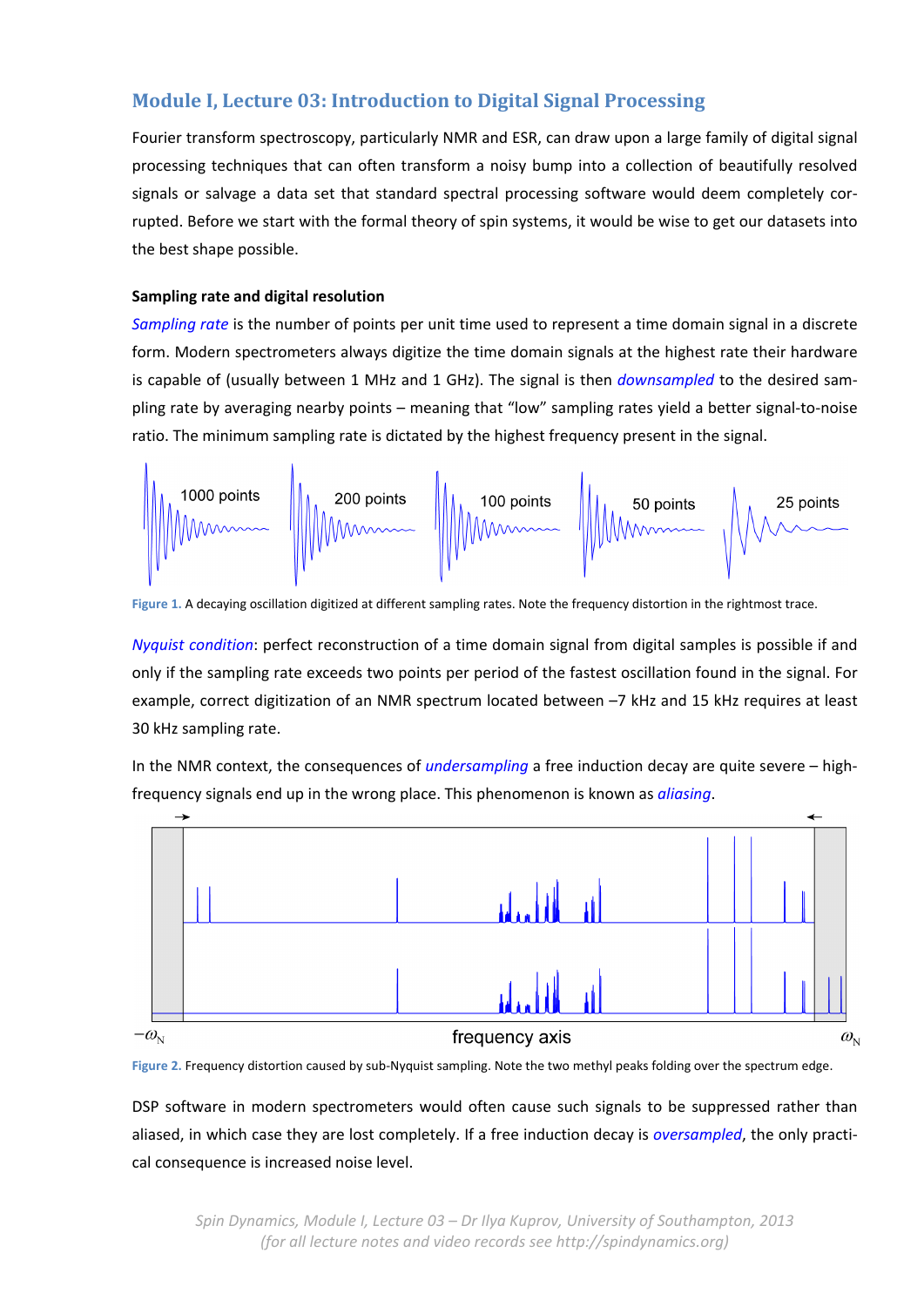Conclusion: *the best sampling possible in almost any experiment is the Nyquist sampling.*

*Digital resolution* is the number of points per unit frequency used to represent a frequency domain sig‐ nal in a discrete form.



**Figure 3.** A pair of overlapping peaks digitized with different resolution. Note the gradual loss of detail from left to right.

The accuracy of spectral quantification (peak picking, integration, *etc.*) is directly determined by the digi‐ tal resolution available. Integration in particular is very sensitive to the quality of the digital representa‐ tion of the signal shape.

#### **Harmonic interpolation and zerofilling**

Padding the time-domain signal with zeros amounts to harmonic interpolation in the frequency domain:

original spectrum: 
$$
F_n = \frac{1}{N\sqrt{2\pi}} \sum_{k=0}^{N-1} f_k e^{\frac{-ikn}{N}}
$$
  
after zerofilling: 
$$
F_n = \frac{1}{2N\sqrt{2\pi}} \sum_{k=0}^{2N-1} f_k e^{\frac{-ikn}{2N}} = \frac{1}{2N\sqrt{2\pi}} \sum_{k=0}^{N-1} f_k e^{\frac{-ikn}{2N}}
$$
(1)

After zerofilling the frequency sampling step (digital resolution) becomes finer, resulting in a more accu‐ rate quantification. Sharp signals often require zerofilling to be integrated accurately, particularly in multi‐dimensional experiments.



Figure 4. Improvement in digital resolution of an ESR signal resulting from time-domain zerofilling.

#### **Band‐pass filters**

In many types of experiments (notably in chemical kinetics) the frequencies present in the signal are much lower than the frequencies of the noise. The following transformation performs a forward Fourier transform, multiplies the unwanted frequencies by zero and performs a backward Fourier transform:

$$
f^*(t) = F_{-}\big\{M\big(\omega\big)F_{+}\big\{f\big(t\big)\big\}\big\}, \quad M\big(\omega\big) = \begin{cases} 0 \text{ for unwanted } \omega \\ 1 \text{ for wanted } \omega \end{cases}
$$
 (2)

*Spin Dynamics, Module I, Lecture 03 – Dr Ilya Kuprov, University of Southampton, 2013 (for all lecture notes and video records see http://spindynamics.org)*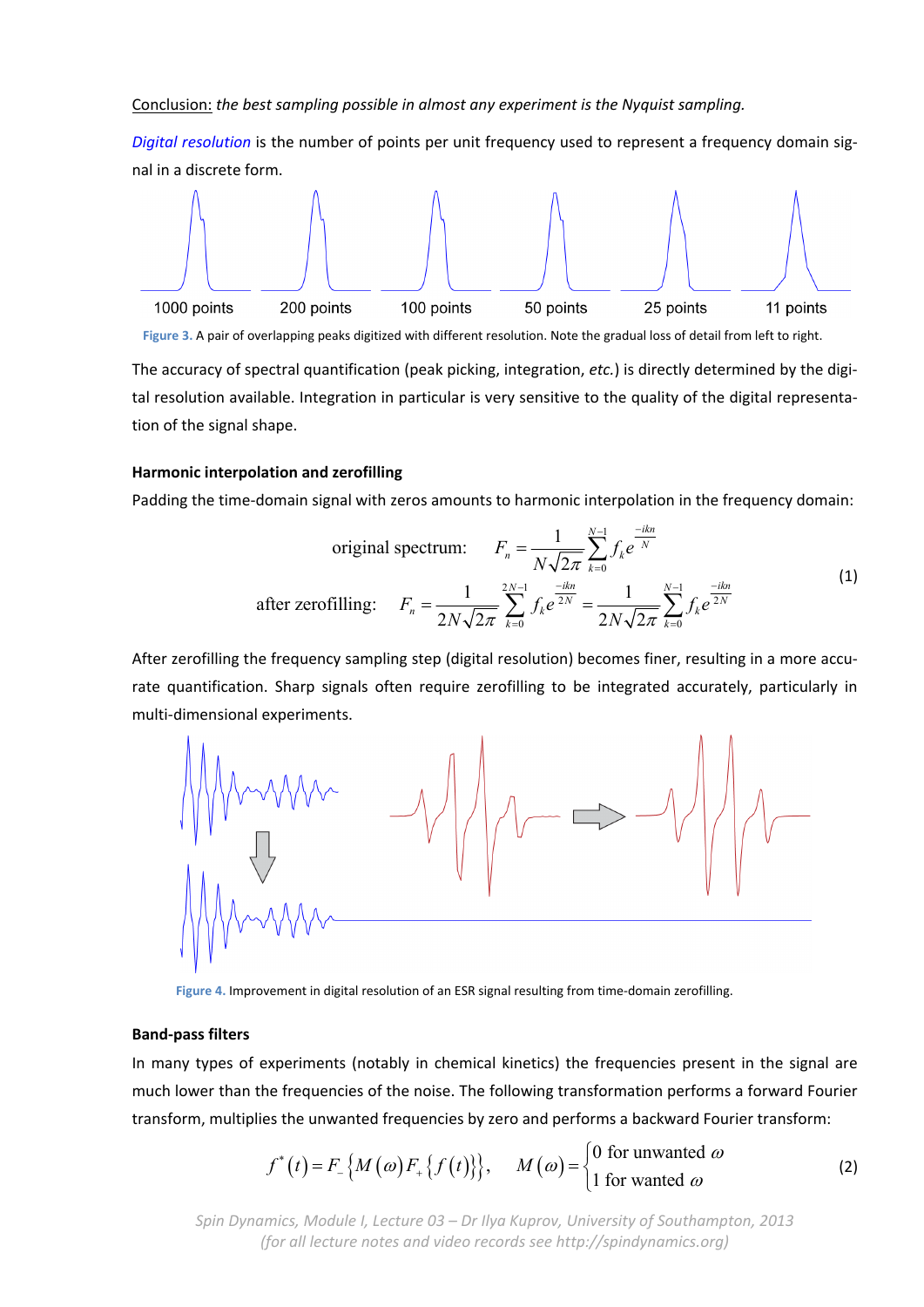It is called a *band‐pass filter* – it eliminates undesired frequencies from the time‐domain signal. The se‐ lection function  $M(\omega)$  is called a *magnitude transfer function*.



**Figure 5.** Band‐pass filter applied to a noisy chemical kinetics decay trace.

Note the sharp jumps at the edges of the filtered signal – the Fourier transform implicitly assumes peri‐ odic boundary conditions and jumps to midpoints at discontinuities. This behaviour may be avoided by concatenating the signal with its mirror image prior to the forward Fourier transform and then taking the first half of the signal after the backward Fourier transform.

Despite their complicated appearance, band‐pass filters are linear because the application of a discrete Fourier transform may be represented as an action by a matrix on a vector of digitized data values:

$$
\[F_{+}\{f(t)\}\]_{n} = \frac{1}{N\sqrt{2\pi}}\sum_{k=0}^{N-1}f_{k}e^{\frac{-ikn}{N}} = \sum_{k}F_{nk}f_{k}, \qquad F_{nk} = \frac{1}{N\sqrt{2\pi}}e^{\frac{-ikn}{N}} \tag{3}
$$

Magnitude transfer function zeroing unwanted frequencies may be represented by a diagonal matrix. Therefore,  $f^*(t) = \hat{F}^{-1} \hat{M} \hat{F} f(t)$ , which is linear in  $f(t)$ .

## **Convolution filters (***aka* **window functions)**

Consider a smoothing filter (Figure 6) that collects data points from a certain interval in the original sig‐ nal, applies Lorentzian weighting, calculates the average and places one point into the resulting "filtered" signal. Mathematically speaking, this is a convolution operation: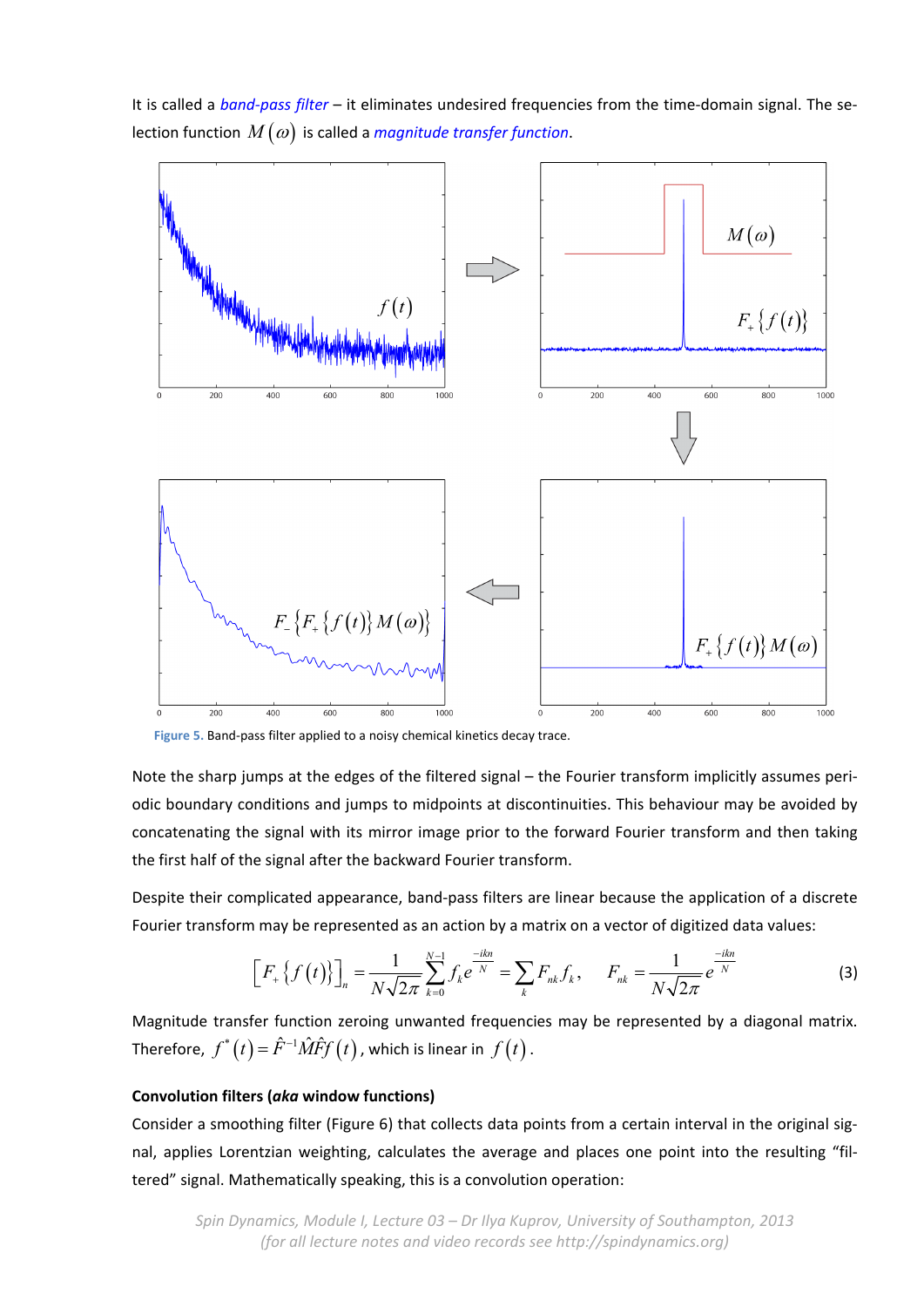$$
\tilde{f}(\omega) = \int_{-\infty}^{\infty} f(\nu) g(\omega - \nu) d\nu \qquad \text{OR} \qquad \tilde{f}(\omega) = f(\omega) * g(\omega) \tag{4}
$$

It was demonstrated in Lecture 1 that this procedure may also be carried out by computing inverse Fou‐ rier transforms of  $f(\omega)$  and  $g(\omega)$ , multiplying them together and performing a forward Fourier transform on the result.



**Figure 6.** The result of the application of a Lorentzian local averaging filter to a noisy peak.

The inverse Fourier transform of  $f(\omega)$  is the free induction decay, and the inverse FT of a Lorentzian function is an exponential function:

$$
\int_{-\infty}^{\infty} \frac{1}{1 + \omega^2} e^{i\omega t} d\omega = e^{-t}
$$
 (5)

Therefore, *the application of a Lorentzian smoothing convolution filter in the frequency domain is equiv‐ alent to exponential apodization in the time domain.*



**Figure 7.** Illustration of the equivalence of Lorentzian convolution filtering in the frequency domain and exponential apodization in the time domain.

It is instructive to calculate the Fourier transform of a pure exponential decay and a pure sinusoidal modulation. For the exponential decay function we get:

$$
f(t) = e^{-kt}, \quad F(\omega) = \int_{0}^{\infty} e^{-kt} e^{-i\omega t} dt = ... = \frac{1}{k + i\omega} = \left(\frac{k}{k^2 + \omega^2}\right) - i\left(\frac{\omega}{k^2 + \omega^2}\right)
$$
(6)

The real part of the result is the *Lorentzian curve*. The imaginary part is known as the *dispersion curve*. These are the real and the imaginary components of an NMR signal – so the Fourier transform of an ex‐ ponential yields a standard NMR line shape at zero frequency. A Fourier transform of a pure non‐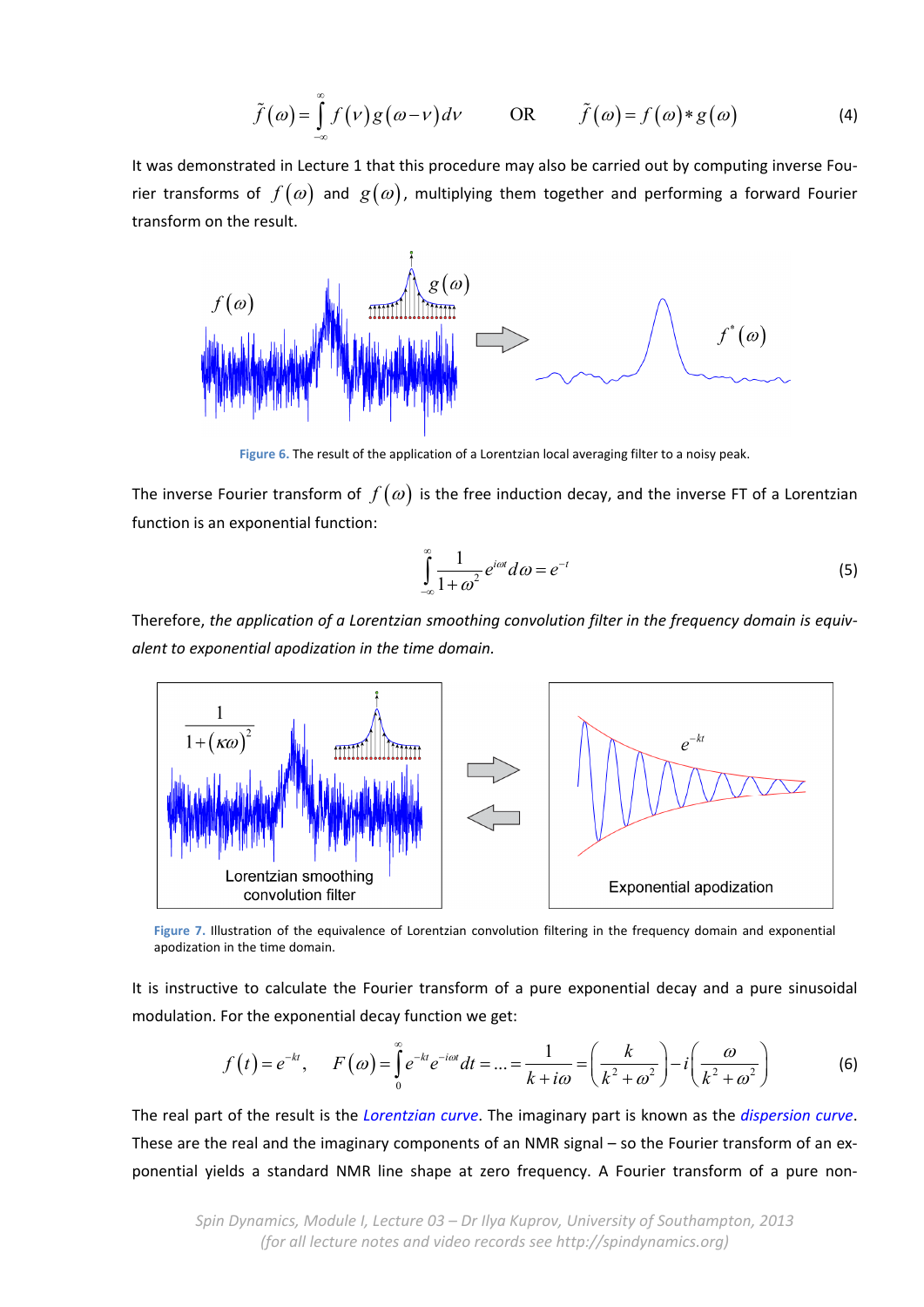decaying oscillation  $f(t) = e^{-i\omega_0 t}$  with a frequency  $\omega_0$  yields a delta-function (an infinitely sharp peak) at the frequency of the oscillation.

$$
f(t) = e^{-i\omega_0 t}, \qquad F(\omega) = \frac{1}{\sqrt{2\pi}} \int_0^\infty e^{-i\omega_0 t} e^{-i\omega t} dt = ... = \sqrt{2\pi} \delta(\omega - \omega_0)
$$
 (7)



Therefore, in the absence of signal decay, all lines in the Fouri‐ er transform are infinitely sharp  $-$  it is the decay of the time domain signal that gives frequency domain lines their shape. The decay envelope is relatively easy to manipulate  $-$  one envelope may be divided away and another one multiplied in. The choice is often determined by the signal‐to‐noise budget. Some signal‐to‐noise ratio can be traded for some resolution and *vice versa*.

**Figure 8.** The real and the imaginary part of the Fourier transform of an exponential de‐ cay.

More generally, any form of time domain apodization is equivalent to a convolution filter in the frequency domain. The

filter need not be a smoothing filter and may perform signal sharpening instead. There is a large number of case‐specific apodization functions, for example:

- ‐ exponential weighting: *aka* soft low‐pass filter accelerates the decay and makes signals broader, but reduces noise.
- **Lorentz-Gaussian transformation: replaces**  $exp(-kt)$  **envelope with**  $exp(-kt^2)$ **.** This makes signals narrower (Gaussian curve has shorter wings), but enhances the noise.



**Figure 9.** Schematic illustration of the factors affecting position and shape of a spectral line.

Notably, the Fourier transform of a Gaussian function is another Gaussian function – Gaussian apodiza‐ tion would therefore produce Gaussian line shapes. Another important observation is that the decay rate occurs in the denominator of Equation (6) – the longer the FID, the better the resolution.

#### **Reference deconvolution**

In a poorly shimmed NMR magnet, all spectral lines are distorted in *precisely* the same way:

$$
S_{\text{exp}}\left(\omega\right) = \int_{-\infty}^{\infty} S_{\text{id}}\left(\omega'\right) R\left(\omega - \omega'\right) d\omega' \tag{8}
$$

*Spin Dynamics, Module I, Lecture 03 – Dr Ilya Kuprov, University of Southampton, 2013 (for all lecture notes and video records see http://spindynamics.org)*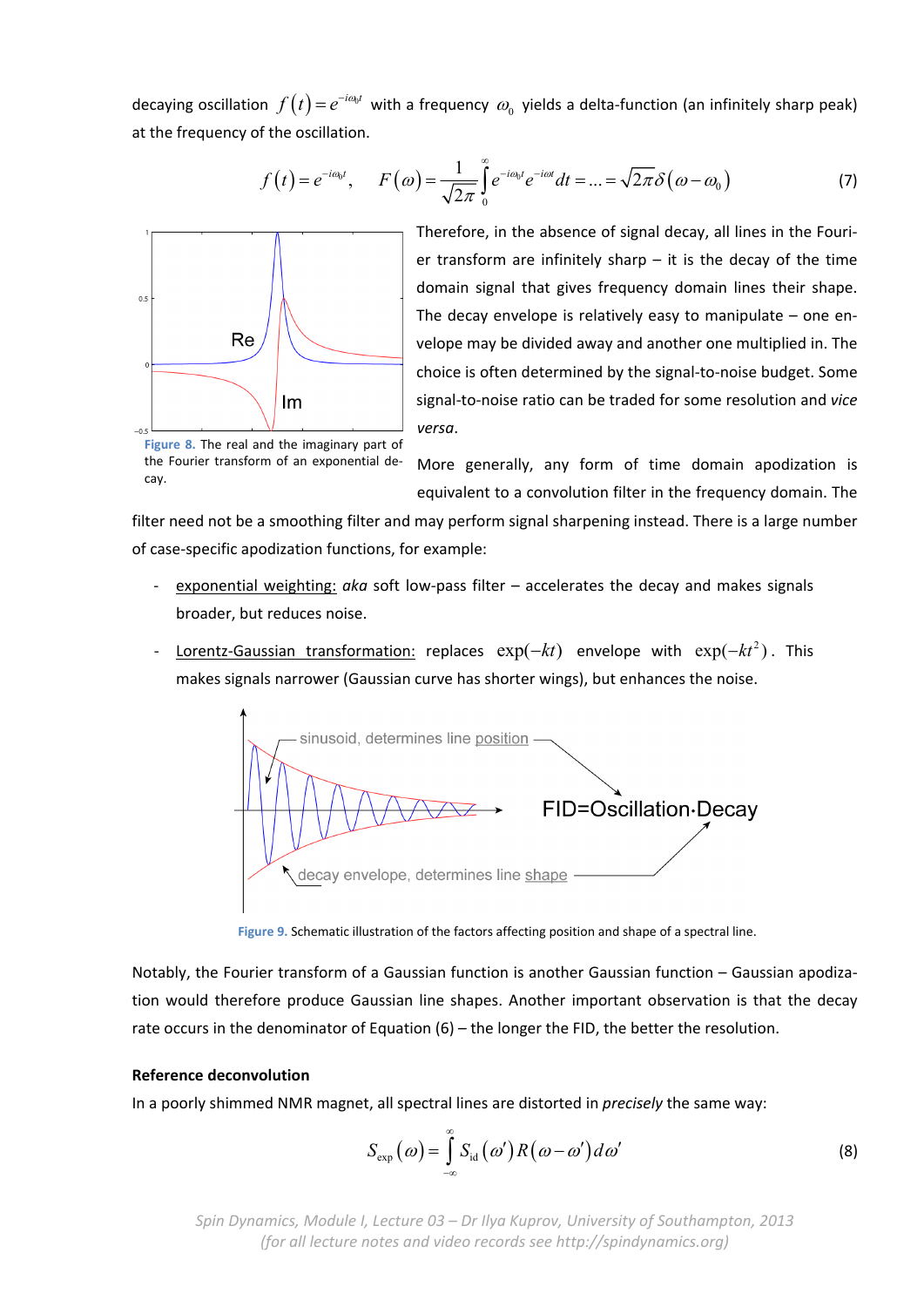where  $S_{\text{exp}}(\omega)$  is the distorted "experimental" spectrum,  $S_{\text{id}}(\omega)$  is the "ideal" spectrum that we would like to recover and  $R(\omega)$  is the "distortion" – the shape that a perfectly sharp signal would have acquired in the current magnet. We know from the convolution theorem given in Lecture 1 that the time domain version of Equation (8) is:

$$
S_{\rm exp}(t) = S_{\rm id}(t)R(t)
$$
\n(9)

from which we could easily recover  $S_{\rm id}(t)$ , if we knew the envelope function of the distortion  $R(t)$ . This is where the "reference" comes in – if we have an *a priori* standalone signal (*e.g.* TMS)  $s(\omega - \omega_0)$ , then shifting it to zero and performing an inverse Fourier transform recovers the envelope:

$$
R(t) = \frac{1}{\sqrt{2\pi}} \int_{-\infty}^{\infty} s(\omega) e^{i\omega t} d\omega
$$
 (10)

If the desired FID envelope (*e.g.* an exponential decay) is  $P(t)$ , then the following transformation gets rid of the poor shimming:

$$
S_{\rm id}(\omega) = F_{+}\left\{F_{-}\left\{S_{\rm exp}(\omega)\right\}F_{-}\left\{s(\omega)\right\}^{-1}P(t)\right\} \tag{11}
$$

It should be noted that the signal‐to‐noise ratio cost of reference deconvolution is often huge.

#### **SVD de‐noising of data arrays**

The singular value decomposition (SVD) of a complex matrix *M* is defined as follows:

$$
M = U \Sigma V^{\dagger} \tag{12}
$$

where  $U = \{\vec{u}_1,...,\vec{u}_p\}$  is a complex matrix of *left singular vectors*,  $V = \{\vec{v}_1,...,\vec{v}_q\}$  is a complex matrix of *right singular vectors* and  $\Sigma$  is a  $p \times q$  diagonal matrix with positive real *singular values*  $\{\sigma_1,...,\sigma_n\}$ along the diagonal. All arrays are sorted in such a way as to put the singular values in decreasing order. A rank- $k$  approximation to the matrix  $M$  is then defined as:

$$
M^{(k)} = \sum_{i=1}^{k} \sigma_i \left( \vec{u}_i \otimes \vec{v}_i^{\dagger} \right), \qquad \left\| M - M^{(k)} \right\| = \sum_{i=k+1}^{n} \sigma_i^2 \tag{13}
$$

where  $\|.\|$  is a Frobenius norm. It means that, to a good approximation, contributions to Equation (12) from near‐zero singular values may be dropped.

In practice, the singular vectors associated with small singular values are often filled with random noise and the procedure improves the signal-to-noise ratio. Some components can correspond to undesired signals (such as the solvent) and may likewise be dropped. The SVD method, however, is only applicable to *arrays* of spectral data – *e.g.* 2D experiments or kinetics runs with multiple spectra recorded at regu‐ lar intervals (as in Figure 10 below).

The SVD de‐noising recipe is quite simple:

1. Run the SVD on the data matrix, drop the singular values and singular vectors associated with random noise (they correspond to the smallest singular values, the threshold is left to user discretion).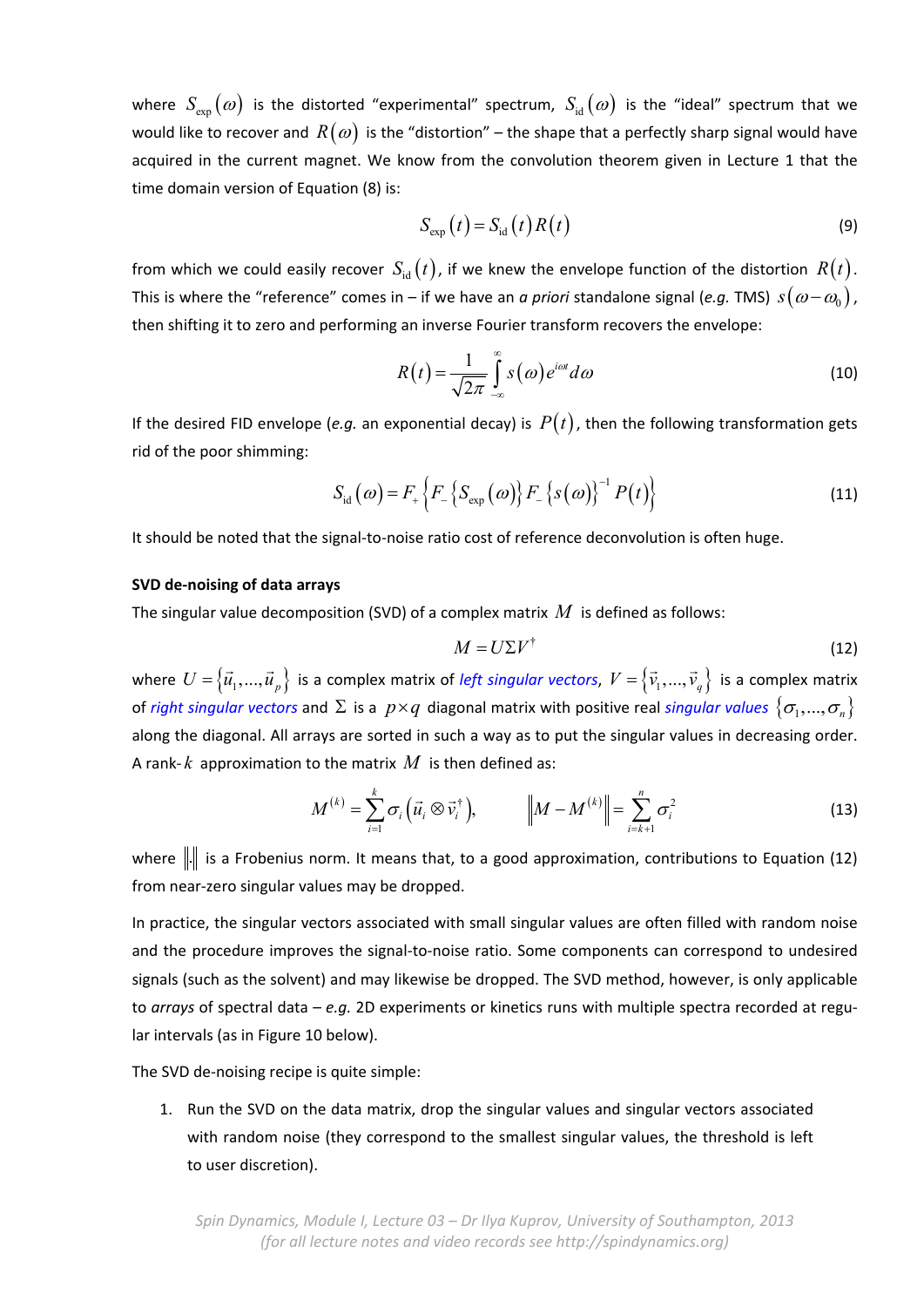2. Re-construct the data using the remaining singular values and Equation (12).

The result can be quite dramatic. This is illustrated below with a  $^{19}F$  NMR spectrum of an unfolding fluorotyrosine‐labelled Green Fluorescent Protein.



**Figure 10.** An illustration to SVD de‐noising using 19F NMR kinetics data (protein unfolding). **Upper left:** ini‐ tial data array, **upper right**: de‐noised data array, **middle left**: real and imaginary part of the largest left sin‐ gular vector, **middle right**: real and imaginary part of the smallest singular vector, **lower left**: one of the spectra from the original data array, **lower right:** one of the spectra from the SVD de‐noised data array.

The signal-to-noise ratio of the experiment is limited by low intrinsic sensitivity (<sup>19</sup>F NMR lines are broad) and the requirement to capture the time dynamics of a rapid unfolding process. SVD de-noising improves the signal-to-noise ratio by at least a factor of ten in this case.

An interesting philosophical question is about the extent to which such filtering may be applied to ex‐ perimental data – as of 2005, strict guidelines are in place for digital image manipulation. The communi‐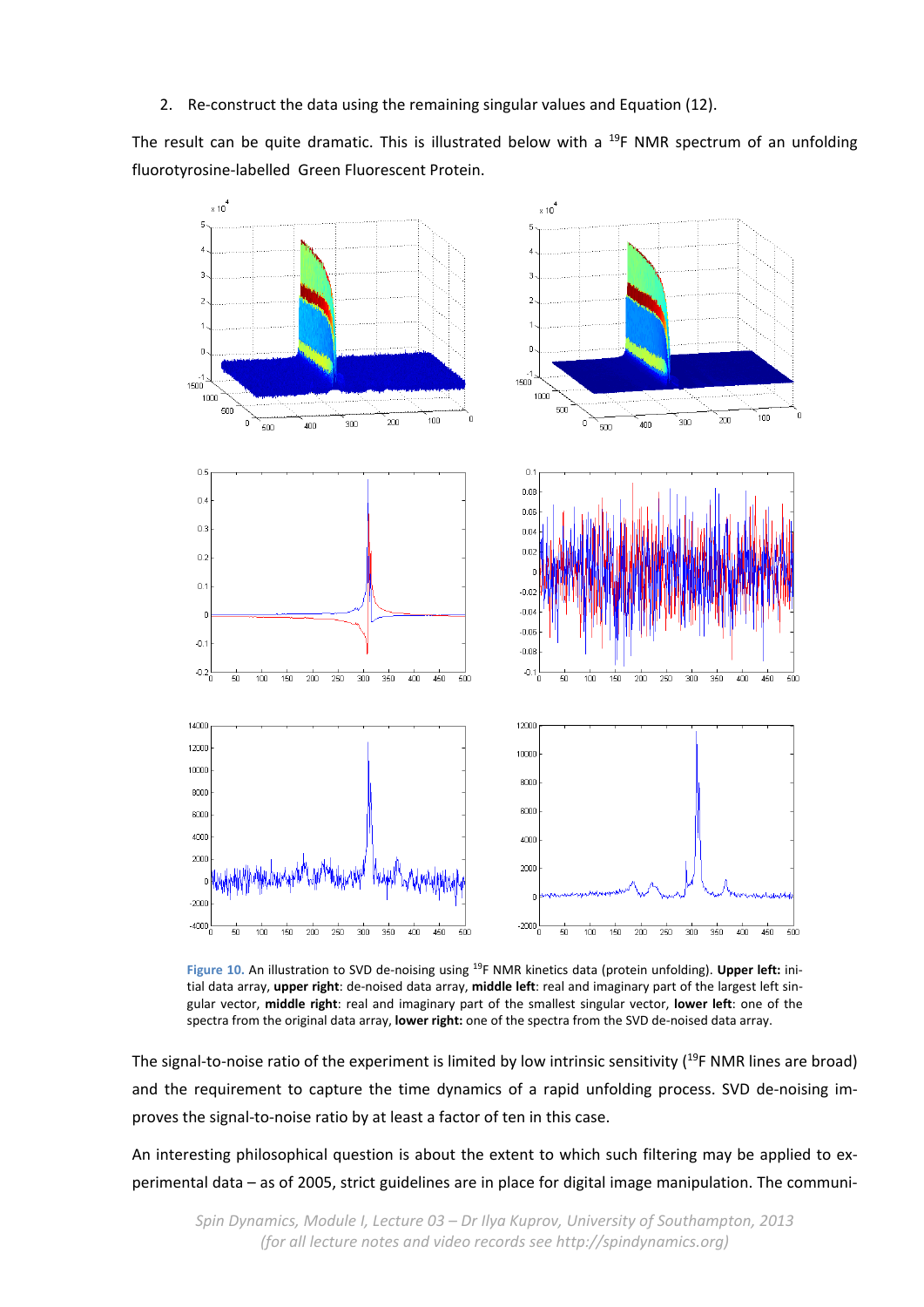ty consensus at the moment is that *linear* signal processing can be applied freely, whereas *non‐linear* methods must be declared and detailed in full.

## **Reconstructing complex signals**

A common situation, particularly in EPR spectroscopy, is that the imaginary part of the spectrum is miss‐ ing and it can no longer be phased. Fortunately, *causality* ("no output before the input") of linear time‐ invariant systems places sufficient constraints on the properties of their response functions for the imaginary part of the spectrum to be reconstructed from the real part.

If the excitation pulse arrives at time zero, the response signal  $f(t)$  must vanish for  $t < 0$ , and therefore should not change if we multiply it by the *Heaviside step function*  $h(t)$ :

$$
f(t)c(t) = f(t)h(t), \qquad h(t) = \begin{cases} 0 \text{ for } t < 0 \\ 1 \text{ for } t > 0 \end{cases} = \int_{-\infty}^{t} \delta(\tau) d\tau, \qquad c(t) = 1 \qquad (14)
$$

In the frequency domain this means that the corresponding convolutions should be equal, that is:

$$
f(\omega) * c(\omega) = f(\omega) * h(\omega)
$$
\n(15)

The Fourier transform of a constant function we already know from the previous lecture:

$$
c(\omega) = \frac{1}{\sqrt{2\pi}} \int_{-\infty}^{\infty} c(t) e^{-i\omega t} dt = \frac{1}{\sqrt{2\pi}} \int_{-\infty}^{\infty} e^{-i\omega t} dt = \sqrt{2\pi} \delta(\omega)
$$
 (16)

The Fourier transform of the Heaviside function is a very subtle matter – we will not dwell on it here and simply state the textbook result:

$$
h(\omega) = \frac{1}{\sqrt{2\pi}} \int_{-\infty}^{\infty} h(t) e^{-i\omega t} dt = \frac{1}{\sqrt{2\pi}} \left( \pi \delta(\omega) - \frac{i}{\omega} \right)
$$
 (17)

Substitution of these results into Equation (15) yields:

$$
\sqrt{2\pi} f(\omega) * \delta(\omega) = \frac{1}{\sqrt{2\pi}} f(\omega) * \left( \pi \delta(\omega) - \frac{i}{\omega} \right)
$$
(18)

According to the definition of the delta function,  $f(\omega)*\delta(\omega) = f(\omega)$ . After applying this simplification, we get the following convolution identity relating  $f(\omega)$  to itself:

$$
f(\omega) = \frac{1}{i\pi} f(\omega) * \frac{1}{\omega} \qquad \Leftrightarrow \qquad f(\omega) = \frac{1}{i\pi} \int_{-\infty}^{\infty} \frac{f(\nu)}{\nu - \omega} d\nu \tag{19}
$$

This identity is known as *Hilbert transform*. After separating the real and the imaginary parts of  $f(\omega)$ , we arrive at *Kramers‐Kronig relation*:

$$
f_{\rm re}(\omega) = \frac{1}{\pi} \int_{-\infty}^{\infty} \frac{f_{\rm im}(\nu)}{\nu - \omega} d\nu \qquad f_{\rm im}(\omega) = -\frac{1}{\pi} \int_{-\infty}^{\infty} \frac{f_{\rm re}(\nu)}{\nu - \omega} d\nu \qquad (20)
$$

With the practically useful result that the real and the imaginary part of an NMR / ESR spectrum are not independent and may be calculated from one another using the Hilbert transform. In practice this means that, if we digitize a spectrum from a 1960 printed paper, we should still be able to phase it.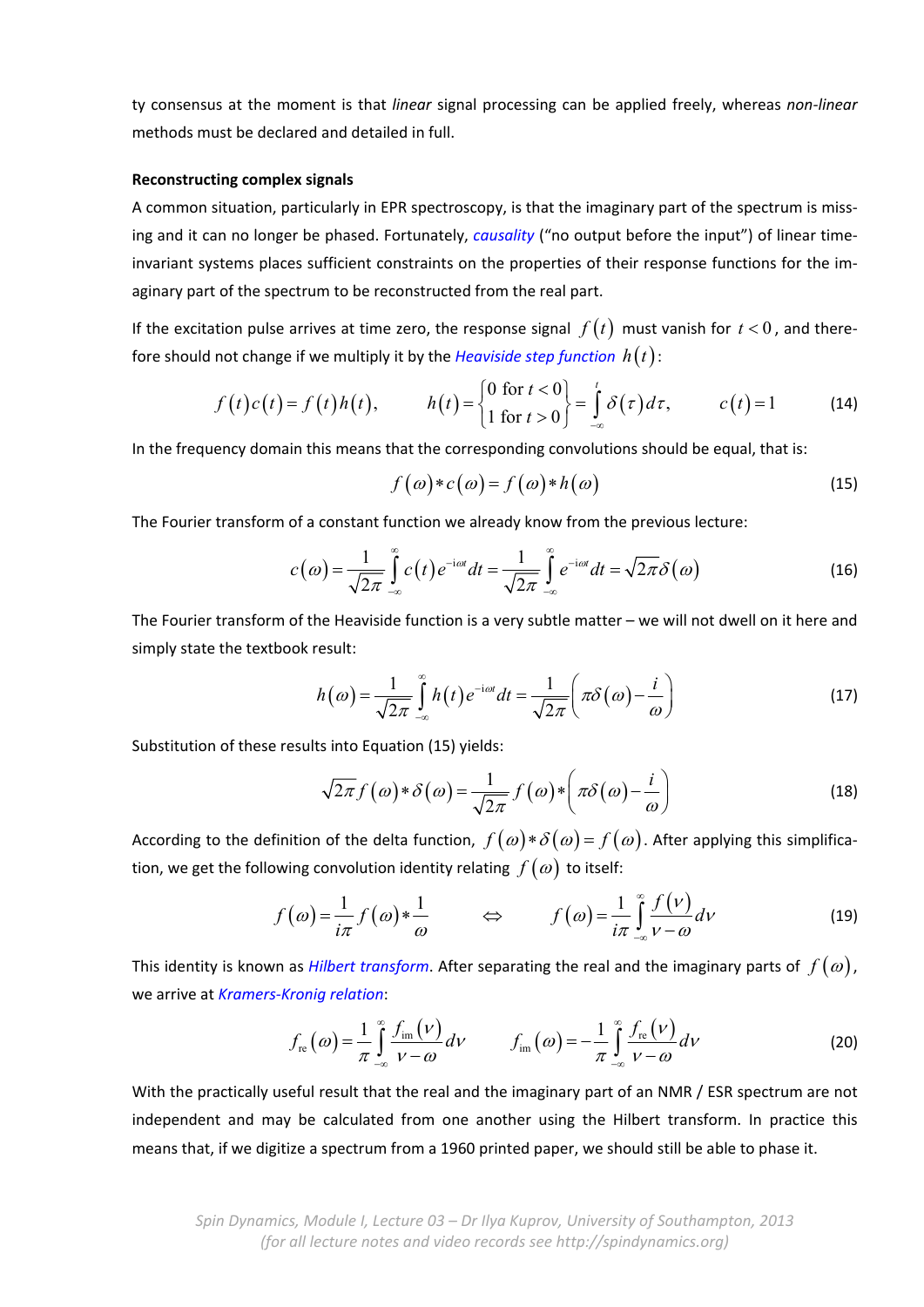#### **Correcting phase distortions**

In a spectrometer with a perfectly linear (*i.e.* frequency-independent) detector and perfectly sharp pulses, the complex phase of the detected time-domain signal would be frequency-independent:

$$
f(t) = e^{i\omega_0 t + i\varphi - kt} = e^{i\varphi} e^{i\omega_0 t - kt}
$$
\n(21)

Because  $e^{i\varphi}$  is a constant, it would also appear in front of the Fourier transform of  $f(t)$ :

$$
f(\omega) = \frac{e^{i\varphi}}{\sqrt{2\pi}} \int_{0}^{\infty} e^{i\omega_{0}t - kt} e^{-i\omega t} dt = ... = \frac{e^{i\varphi}}{\sqrt{2\pi}} \left[ \frac{1}{k + i(\omega - \omega_{0})} \right] =
$$
  
= 
$$
\frac{e^{i\varphi}}{\sqrt{2\pi}} \left[ \frac{k - i(\omega - \omega_{0})}{k^{2} + (\omega - \omega_{0})^{2}} \right] = \frac{e^{i\varphi}}{\sqrt{2\pi}} \left[ \frac{k}{k^{2} + (\omega - \omega_{0})^{2}} + \frac{-i(\omega - \omega_{0})}{k^{2} + (\omega - \omega_{0})^{2}} \right]
$$
(22)

with the result that the real and the imaginary part of the spectrum

$$
f_{\rm re}(\omega) = \frac{k}{k^2 + (\omega - \omega_0)^2} \qquad f_{\rm im}(\omega) = \frac{-i(\omega - \omega_0)}{k^2 + (\omega - \omega_0)^2}
$$
 (23)

become mixed or, equivalently, rotated in the complex plane relative to one another:

$$
R = f_{\rm re}(\omega)\cos\varphi + f_{\rm im}(\omega)\sin\varphi
$$
  
\n
$$
I = -f_{\rm re}(\omega)\sin\varphi + f_{\rm im}(\omega)\cos\varphi
$$
\n(24)

The *phase correction* procedure (manual or automatic) consists in finding such  $\varphi$  as would minimize the amount of dispersive signal  $f_{\text{im}}(\omega)$  in R.



**Figure 11. Left:** real part of an NMR signal. **Middle:** imaginary part. **Right:** a phase‐twisted line resulting from mixing the imaginary part into the real one.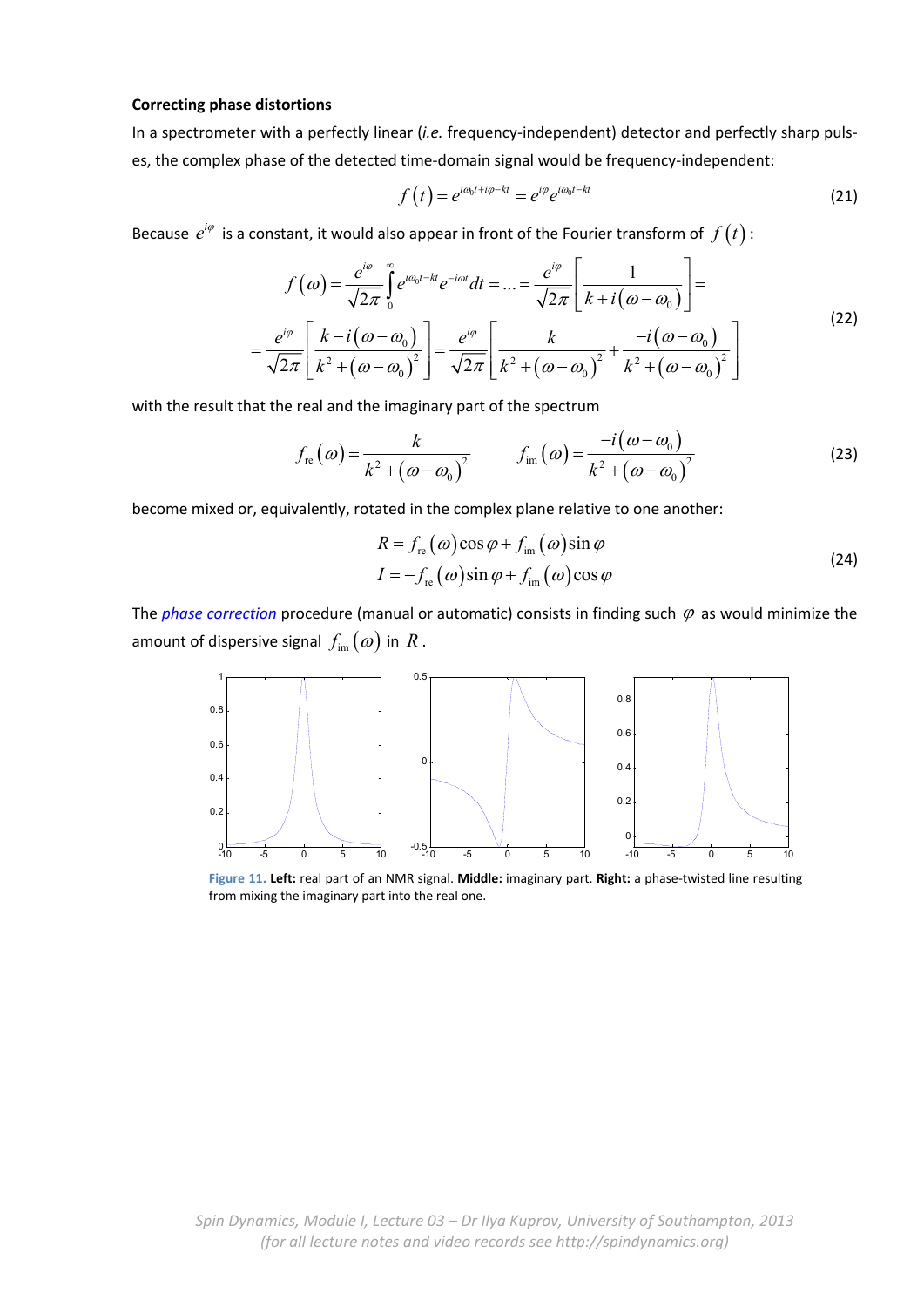

**Figure 12. Top**: correctly phased spectrum. **Middle:** spectrum with a zero‐order phase distortion. **Bot‐ tom:** spectrum with a linear frequency‐dependent phase distortion.

In real-life situations the phase correction required is rarely frequency-independent, and so a more sophisticated polynomial phase correction is employed:

$$
\varphi(\omega) = \varphi_0 + \varphi_1 \omega + \varphi_2 \omega^2 + \dots \tag{25}
$$

where the index  $k$  in  $\varphi_k$  is known as the *correction order*. With frequency-dependent phase correction, Equations (24) must be applied to each spectrum point separately. The most common source of the lin‐ ear phase distortion is the modulation theorem:

$$
F_{+}\{f(t)\}=f(\omega) \qquad F_{+}\{f(t-t_{0})\}=e^{i\omega t_{0}}f(\omega), \qquad (26)
$$

In practical spectroscopy a time shift in the free induction decay is inevitable because spectrometer electronics needs time to switch from pulse transmission to signal detection.

#### **Correcting point defects in time domain signals**

The conventional way of correcting a rolling baseline in a spectrum (fitting a polynomial through the sig‐ nal-free areas and subtracting it out) is as simple as it is indefensible – essentially a phenomenological correction with no physical meaning to it. A particular problem that it often suffers from is deciding (par‐ ticularly with noisy data) which regions are "signal‐free". Such methods should be avoided whenever possible and replaced with physically meaningful ones.

Most types of baseline distortions are very broad features, meaning that they are determined by just two or three initial points in the time domain.



**Figure 13.** Baseline roll phenomenon caused by point defects in the time domain data.

*Spin Dynamics, Module I, Lecture 03 – Dr Ilya Kuprov, University of Southampton, 2013 (for all lecture notes and video records see http://spindynamics.org)*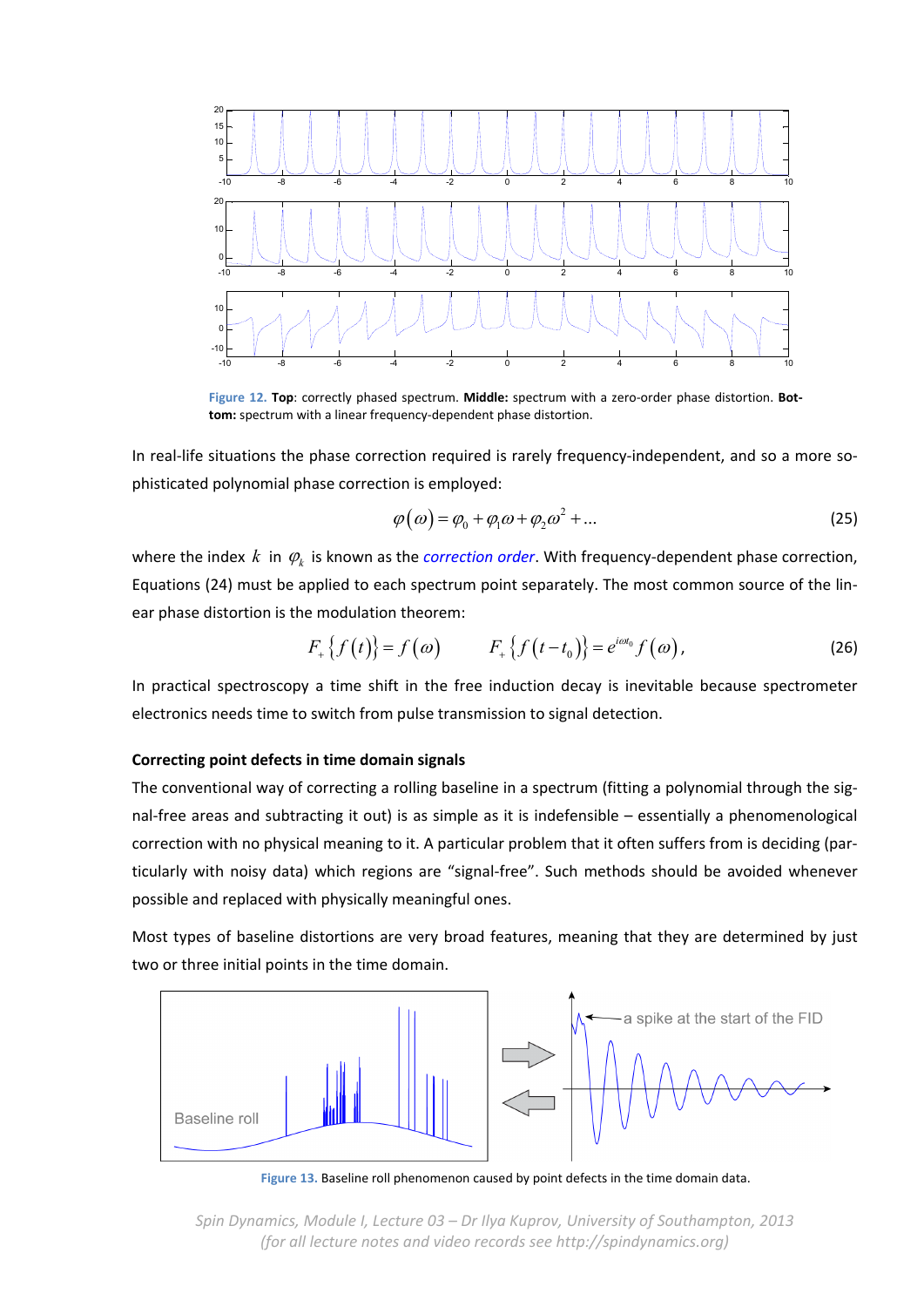The causes may vary – most commonly the spike at the start of the FID comes from imperfect electronics switching (some of the pulse 'breaks' into the detection circuit) or probe parts containing the nucleus that is being detected (often the case with  $^{19}F$ ). Another popular cause is a colleague accidentally hitting the 'eject' button in the middle of a 2D experiment.

A general way of correcting all types of point defects in the time domain is called *linear prediction*. It makes a (reasonable) assumption that the future values of a discrete time-domain signal may be obtained approximately as a linear combination of the past values:

$$
f_n = \sum_{k=1}^{m} a_k f_{n-k}
$$
 (27)

The number of coefficients *m* determines prediction accuracy (the more, the better, but generally *m* should be greater than the number of distinct peaks expected in the spectrum). The coefficients  $a_k$  are found from the so-called "training set".



**Figure 14.** Schematic illustration of training and prediction steps in the linear prediction procedure.

Let us assume that we have 2*m* reliable undistorted points in the data. Then:

$$
\int_{l=1}^{m} \left\{ f_{m+l} = \sum_{k=1}^{m} a_k f_{m+l-k} \right\} \tag{28}
$$

so the known points give a system of linear equations for the prediction coefficients  $a<sub>k</sub>$ . If more points than 2*m* is available for training, the system would be usually overdetermined and should be solved in a least squares sense. The resulting coefficients are used to reconstruct the missing points by sequential‐ ly applying Equation (27) to the data.



**Figure 15.** A truncated oscillatory signal and its linear prediction to five times the duration with 500 pre‐ dictor coefficients in Equation (27).

Linear prediction is useful for:

- ‐ dealing with most types of baseline distortion ("*backward LP*").
- ‐ completing truncated FIDs as an alternative to zerofilling ("*forward LP*").
- eliminating point defects within the experimentally acquired time-domain data.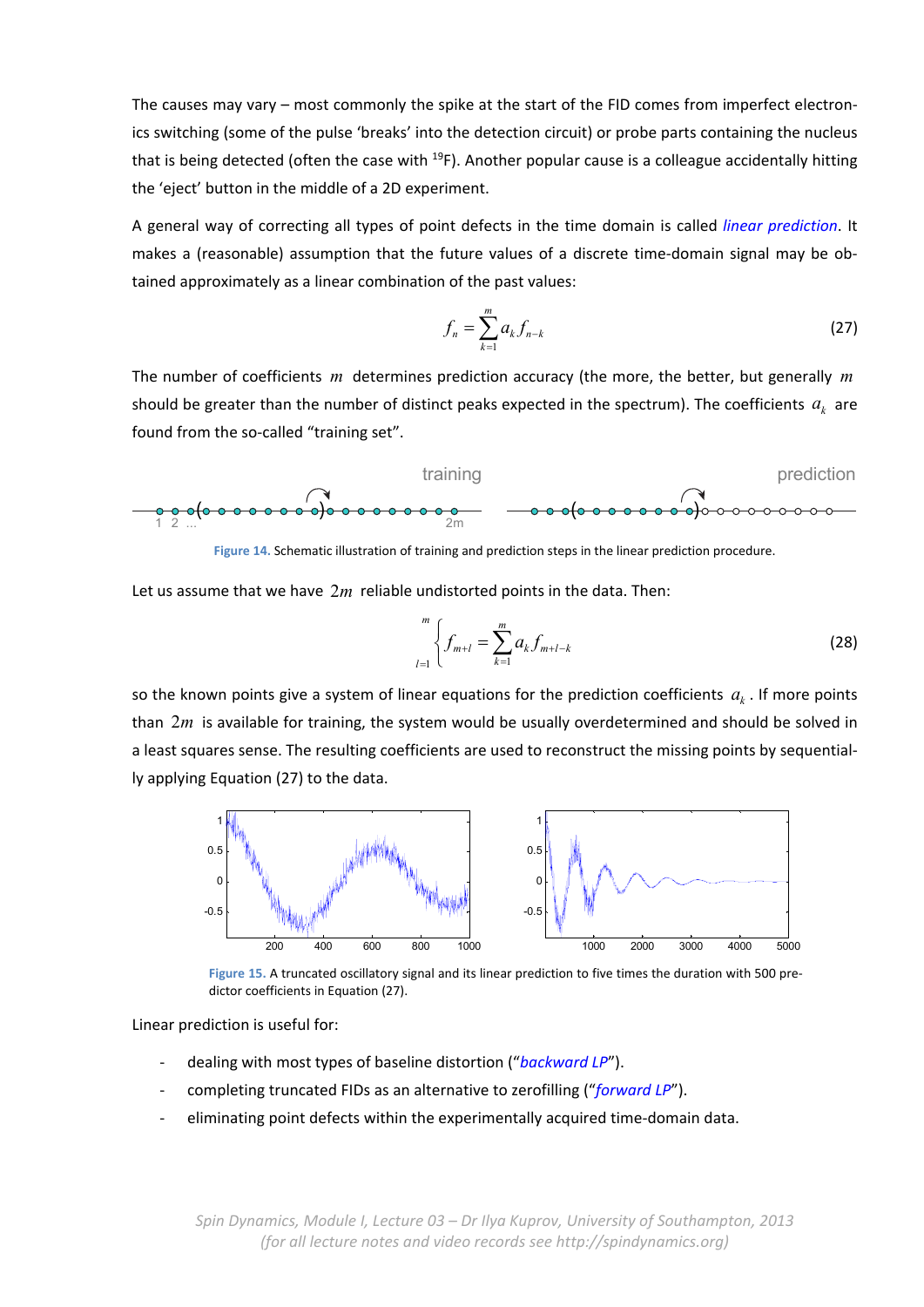#### **Reconstructing badly corrupted data**

In situations where large groups of time domain points are missing, a more radical approach, called *retrofitting*, may be taken, where the "Fourier transform" (which would no longer be uniquely defined, hence the quotes) is reconstructed using a least squares fit to the available time domain data:

$$
F_{+}\{f(t)\} = \underset{f(\omega)}{\arg\min} \left\{ \left\|f(t) - F_{-}\{f(\omega)\}\right\|^{2} + R\{f(\omega)\}\right\}
$$
(29)

where the norm is calculated using the available data points and  $R\{\}$  is a *regularization functional*, intended to constrain the solution to a particular class of functions when a solution is not unique. Popular choices for  $R\{\}\}$  include *Tikhonov regularization*, which has the following general form:

$$
R\{f(\omega)\} = \left\|\hat{R}f(\omega)\right\|^2 \tag{30}
$$

where  $\hat{R}$  is a linear operator. In particular, Tikhonov regularization is often set to favour smooth solutions, *i.e.* those for which the norm of the first derivative is small:

$$
R\{f(\omega)\} = k \left\| \frac{d}{d\omega} f(\omega) \right\|^2, \quad k > 0 \tag{31}
$$

The "Fourier transform" in Equation (29) is also applicable to non-uniformly sampled data, which is encountered more and more often as researchers try to save spectrometer time by only detecting time domain points that they absolutely have to detect.

#### **Maximum entropy method**

The real part of a magnetic resonance spectrum is typically non-negative and may be viewed, after normalization, as a probability distribution for resonance frequencies of the spin system. For a given statis‐ tical distribution, *information entropy* is a measure of the total amount of uncertainty that the distribu‐ tion contains. For *N* equally spaced frequencies with a set of probabilities  $\{p_k\}$ , entropy is given by:

$$
S = -k \sum_{n=1}^{N} p_n \ln p_n \tag{32}
$$

In situations where the time‐domain data is noisy or limited, and therefore the minimum prescribed by the first term in Equation (29) is not unique, selecting the solution with maximum uncertainty guarantees that the information content of the resulting spectrum has not been artificially inflated. The total error functional for the least‐squares retrofitting using maximum entropy regularization is therefore:

$$
\Omega = \|f(t) - F_{-}\{f(\omega)\}\|^{2} - k \sum_{n=1}^{N} p_{n} \ln p_{n}
$$
\n(33)

where the weighting coefficient *k* is left to user discretion – a considerable volume of literature exists on its proper choice in various circumstances.

## **Literature**

- 1. J.C. Hoch, *NMR Data Processing*, Wiley, 1996.
- 2. A.E. Derome, *Modern NMR Techniques for Chemistry Research*, Pergamon, 1987.
- 3. J.T. Moore, *NMR Spectroscopy: Processing Strategies*, Wiley, 2000.

*Spin Dynamics, Module I, Lecture 03 – Dr Ilya Kuprov, University of Southampton, 2013 (for all lecture notes and video records see http://spindynamics.org)*